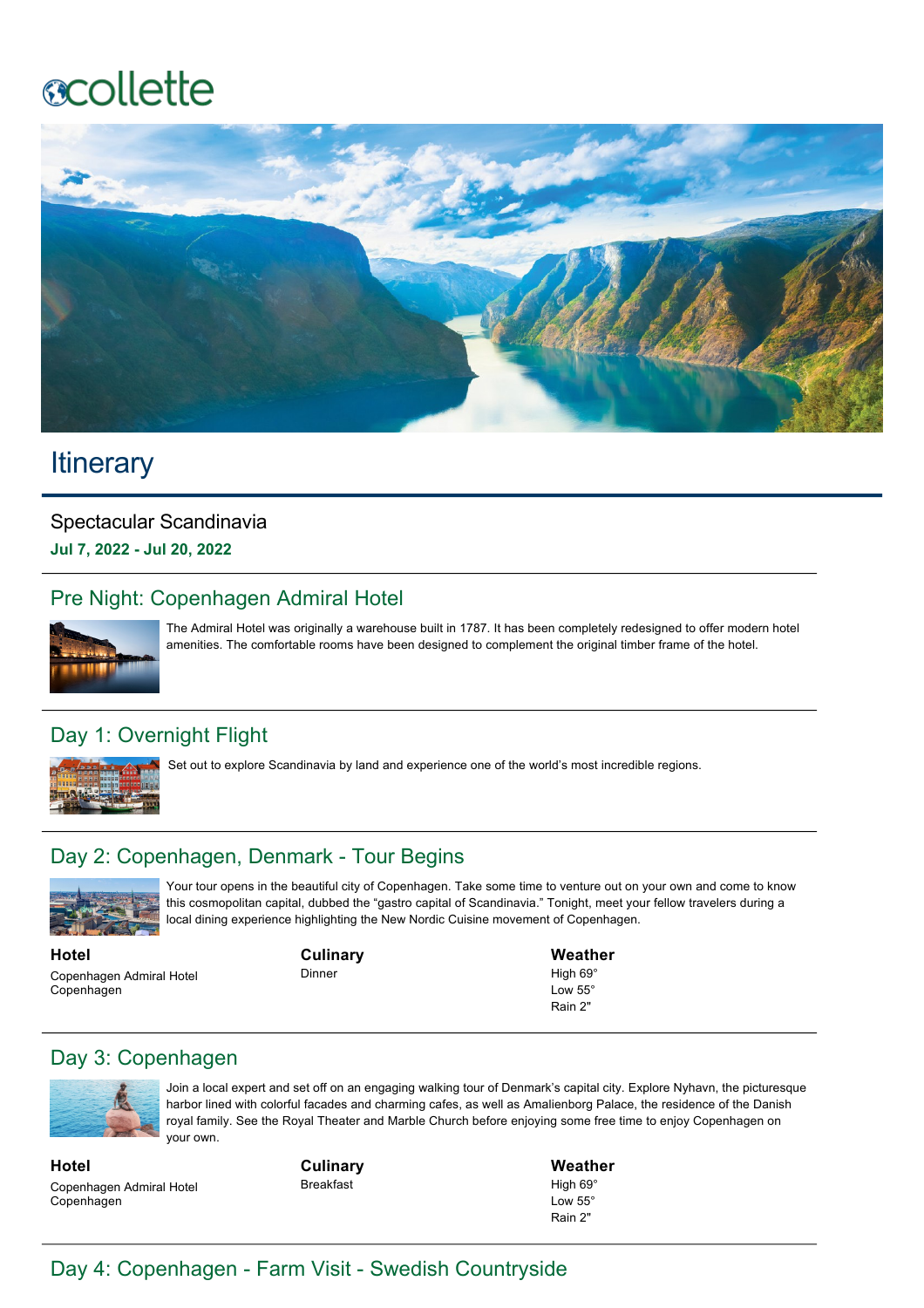

Bid farewell to Copenhagen and travel north to meet the Hage family on their organic farm. Learn about their work conserving ancient grains and the old Danish livestock breeds before enjoying some homemade treats. Continue on to Helsingor, home of Kronborg Castle, and board a local ferry for a short ride across the famous Oresund to Sweden. This afternoon, arrive Toftaholm Herrgård, a family-run lakeside manor house and your home for the evening. Before dinner, a local storyteller will enchant you with fabled stories from Sweden's past.

**Hotel** Toftaholm Herrgard Vittaryd

#### **Culinary**

Breakfast & Dinner

# Day 5: Swedish Countryside - Granna - Stockholm



Bid farewell to your countryside retreat and travel to Granna, a town situated on the shores of Lake Vättern and famous for its charming wooden houses, cobblestone streets and delectable candy shops. Continue north to Stockholm, Sweden's capital city. Tonight, enjoy a twist on modern dishes from Swedish and European cuisine at a local restaurant.

**Hotel** Scandic Grand Central Stockholm

**Culinary** Breakfast & Dinner **Weather** High 70° Low 54° Rain 3"

# Day 6: Stockholm



View Stockholm's greatest vistas and attractions, including Gamla Stan (Old Town), Riddarholm Church, the Royal Palace and the Parliament. You'll also enjoy a visit inside Stockholm's stunning City Hall which displays towering brick walls paired with an opulent interior. This afternoon it's your choice! You may choose to explore the Vasa Ship Museum and learn about the vessel's shocking maiden voyage, when it sank in a single nautical mile; the perfectly preserved ship, commissioned in the 1600s by King Vasa, was raised 334 years later from the bottom of the harbor OR- visit the ABBA Museum, an interactive exhibition about the Swedish pop sensation. The remainder of the day is yours to explore Stockholm independently. Discover its strikingly colorful architecture and sample its innovative cuisine.

**Hotel** Scandic Grand Central Stockholm

**Culinary** Breakfast

**Weather** High 70°  $Low 54<sup>°</sup>$ Rain 3"

# Day 7: Stockholm - Oslo, Norway



Take a quick flight to Oslo, one of Europe's fastest-growing cities. As Norway's capital since 1814, Oslo is the center of the country's government and the home to the royal family. Here, you'll find a vibrant, cosmopolitan hub with an abundance of world-class museums, restaurants and art. This evening, enjoy traditional Norwegian fare in one of Oslo's oldest buildings.

**Hotel** Hotel Bristol Oslo Oslo

**Culinary** Breakfast & Dinner **Weather** High 62° Low 51° Rain 2"

# Day 8: Oslo



A tour of Oslo begins at the remarkable Fram Museum, dedicated to telling the story of Norwegian polar exploration. Continue along Karl Johan Street and view the Royal Palace and city hall in quaint downtown Oslo. Next, visit Vigeland Park, home to the collection of statues and sculptures that comprise Gustav Vigeland's life's work. Later this afternoon, enjoy some free time to relax or explore Oslo independently.

**Hotel** Hotel Bristol Oslo Oslo

**Culinary** Breakfast

**Weather** High 62<sup>°</sup> Low 51° Rain 2"

# Day 9: Oslo - Flåm



Travel north from Norway's capital to the majestic fjord region. Visit the Borgund Stave Church, the intricate structure built in dedication to the Apostle Andrew in 1180. Arrive next in the quaint village of Flåm, nestled at the entrance to the stunning Aurlandsfjord. Embark on the renowned Flåm Railway, one of the world's steepest train rides, and ascend 3,000 feet past mighty waterfalls, towering mountains and amazing valleys. Journey to the mountain plateau of Myrdal and cascade down to the fjord of Flåm, taking in the breathtaking views each way.

**Hotel** Fretheim Hotel Flåm

**Culinary** Breakfast & Dinner **Weather** High  $53^\circ$ Low 41°